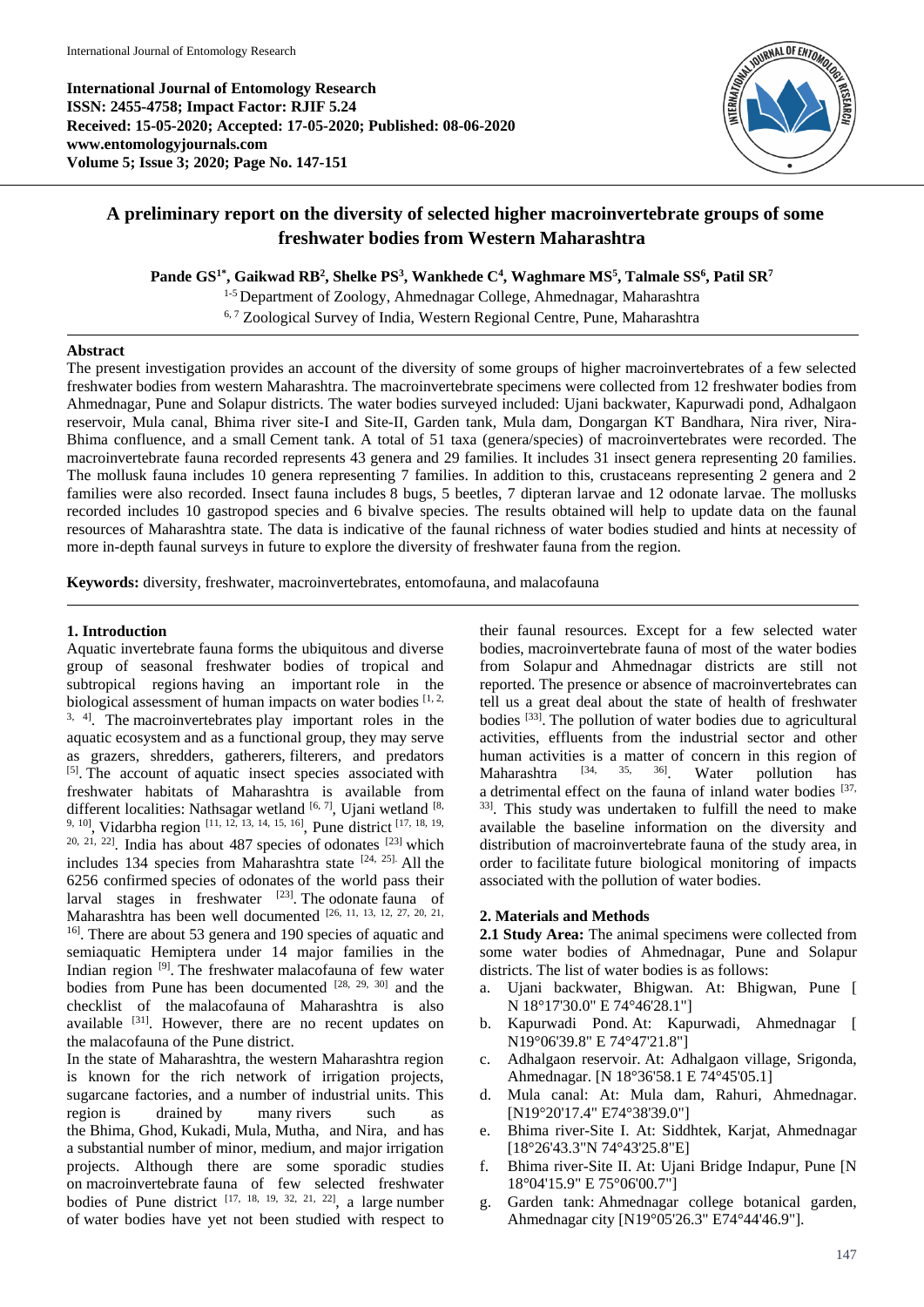- h. Mula dam. At: Rahuri, Ahmednagar [N 19°19'56.5" E74°36'34.4"].
- i. Dongargan KT Bandhara. At: Dongargan village, Near Rameshwar temple, Ahmednagar [N19°14'51.6" E74°45'36.5"]
- j. Nira River. At: Aklai Temple, Akluj, Solapur. [N 17° 53' 42.8604'' E 75° 1' 38.7264'']
- k. Nira-Bhima confluence. At: Nira-Narsingpur, Pune. [N17°58'15.276" E75°8' 2.5332"]
- l. Cement tank. Cantonment area, Ahmednagar city. [N19°05'30.8" E 74°45'28.7"]

The garden tank, Ahmednagar college (5m in diameter; 1m deep) and Cement tank  $(2\times5\times1)$  are small structures but have water throughout the year as they are regularly refilled with water to maintain algal and lotus vegetation. The GPS coordinates of collection sites in the water body were recorded with the Garmin GPS unit: eTrex 30. The mollusk specimens were collected only from Garden tank, Mula canal, Bhima river site-I, Ujani backwater, and Adhalgaon dam. The common insect groups' specimens were collected only from Garden tank, Mula dam, Mula canal and Dongargan KT Bandhara. The collection from Bhima river site-II, Nira river, and Nira-Bhima confluence included odonates exclusively. Most of this research work was part of research projects carried by PG students from 2010 to 2019 as a requirement for fulfillment of the award of PG degree by SP Pune University, Pune, MS, India.

#### **2.2 Collection and Preservation**

The methodologies used for collection and preservation of different groups of macroinvertebrate specimens were adopted from the publications by distinguished taxonomists [38, 39, 40, 41]. The specimens were collected from water bodies with the help of an aquatic net of mesh size less than 500µm. The large-sized specimens of macroinvertebrate were collected by handpicking. The collection was done randomly during sporadic visits to water bodies. The collected specimens were preserved in 70% alcohol. The specimen vials were labeled with respect to date of collection, locality, name of the collector, etc.

#### **2.3 Identification**

Identification of most of the insect specimens to the level of family and genus was performed with the identification keys by Bouchard <sup>[41]</sup>, Subramanian and Sivaramkrishnan <sup>[38]</sup>, and Epler  $[40]$ . The freshwater crabs were identified using keys by Srivastava<sup>[42]</sup> and Pati and Sharma<sup>[43]</sup>. The mollusk specimens and odonate larvae were identified at the Zoological Survey of India using identification keys by Ramakrishna and Dey<sup>[39]</sup> and Nesemann *et al.* [44] respectively.

#### **3. Results**

A total of 51 taxa (genera/species) of macroinvertebrates were recorded. The 22 of the taxa were identified to the level of species and remaining were identified to the level of genus. The macroinvertebrate fauna recorded represents 43 genera and 29 families. It includes 31 insect genera representing 20 families. The mollusk fauna includes 10 genera representing 7 families. In addition to this, crustaceans representing 2 genera and 2 families were also recorded. Insect fauna includes 8 bugs, 5 beetles, 7 dipteran larvae, and 12 odonate larvae. The mollusks recorded include 10 gastropod species and 6 bivalve species. This work includes mainly the entomofauna and malacofauna except 3 crustaceans. The insects recorded represent 5 hemipteran families (Belostomidae, Corixidae, Hydrometridae, Nepidae, and Gerridae), 4 coleopteran families

(Dytiscidae, Hydrophilidae, Haliplidae, and Elmidae),

5 dipteran families (Syrphidae, Simuliidae, Culicidae, Chironomidae, and Tabanidae), and 5 odonate families

(Aeshnidae, Libellulidae, Gomphidae, Macromiidae and Co enagrionidae). Among insects, odonates top the list with 12 taxa, followed by hemipterans (8 taxa), dipterans (7 taxa), and coleopterans (5 taxa). Among the mollusks, gastropods top the list with 10 species from five families (Lymnaeidae, Planorbidae, Physidae, Viviparidae, and

Thiaridae) followed by bivalves with 6 species from 2 families: Unionidae and Corbiculidae.

The analysis of the results obtained shows that the insects of the order Hemiptera, Diptera, Odonata and Coleoptera are the most common and dominant groups among aquatic insects studied. A similar pattern of dominance was also recorded by Sivaramkrishnan *et al*. [45] and Kulkarni *et al*. [22]. The family Libellulidae dominated the collections with the maximum number of species. A total of 16 macroinvertebrates, the most among all water bodies, were recorded from the Mula dam which mainly includes the insects.

The Bhima river site-I recorded the highest number of mollusk species among all water bodies studied. Only odonate specimens were collected from Bhima river site-II, Nira river, and Nira-Bhima confluence. Hence in-depth surveys are needed to map the biodiversity of all macroinvertebrate groups from these three sites (Table 1).

**Table 1:** List and locality record of macroinvertebrates from different water bodies within study area\*.

| Crustacea: DECAPODA             | <b>INSECTA: ODONATA: ANISOPTERA</b>             |
|---------------------------------|-------------------------------------------------|
| Palaemonidae                    | Aeshnidae                                       |
| <i>Palaemonetes sp.</i> [*H]    | Anax guttatus (Burmeister, 1839) [J]            |
| Gecarcinucidae                  | Libellulidae                                    |
| Barytelphusa cunicularis        | Bradinopyga geminata (Rambur, 1842) [G, K]      |
| (Westwood, 1836) [E, H, I]      | Crocothemis servilia (Drury, 1773) [F, G, J, K] |
| Barytelphusa guerini            | Pantala flavescens (Fabricius, 1798) [K]        |
| (Milne Edwards, 1853) [D, E, H] | Trithemis aurora (Burmeister, 1839) [G, K]      |
|                                 | Trithemis pallidinervis Kirby, 1889 [G, K]      |
| <b>INSECTA</b> : Hemiptera      | Gomphidae                                       |
| <b>Belostomatidae</b>           | <i>Paragomphus</i> sp. [H]                      |
| Diplonychus sp. $[G, \Pi]$      | Macromiidae                                     |
| Corixidae                       | <i>Macromia</i> sp. $[G, I]$                    |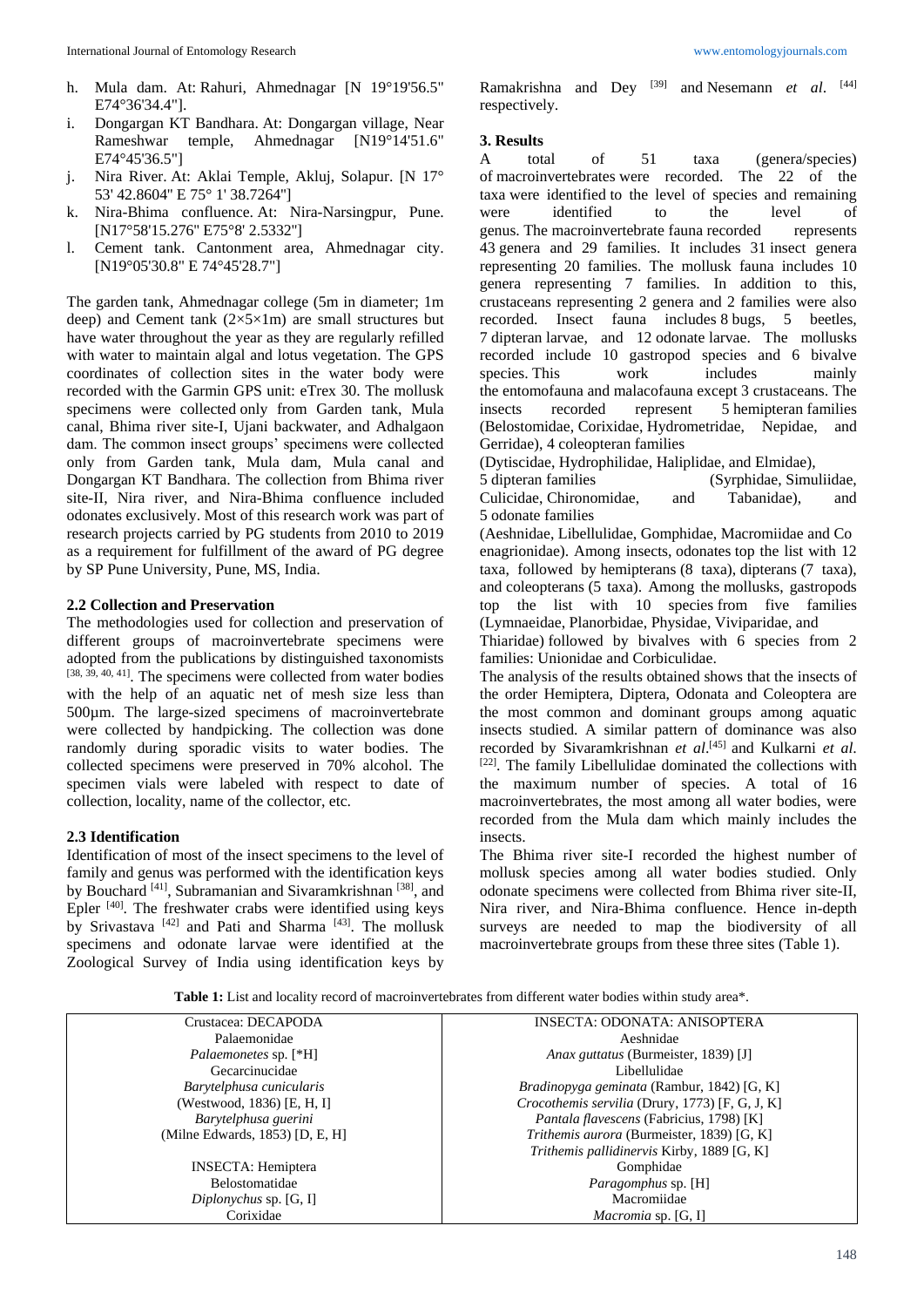| Sigara sp. [H]                                  | <b>INSECTA: ODONATA</b>                             |
|-------------------------------------------------|-----------------------------------------------------|
| Hydrometridae                                   | ZYGOPTERA                                           |
| Hydrometra sp. [L]                              | Coenagrionidae                                      |
| Nepidae                                         | Agriocnemis sp.[K]                                  |
| <i>Nepa</i> sp. $[E]$                           | Ceriagrion sp. [F]                                  |
| Ranatra sp. [E]                                 | Ischnura sp. [D, E, H, K]                           |
| Gerridae                                        | Pseudogrion sp. [F]                                 |
| Limnogonus sp. [G, H, I]                        | <b>MOLLUSCA: GASTROPODA</b>                         |
| <i>Trepobates</i> sp. [G]                       | Lymnaeidae                                          |
| Notonectidae                                    | Radix acuminata (Lamarck, 1822) [A, B, E, G]        |
| Notonecta sp. [E, G, H, I, L]                   | Radix luteola (Lamarck, 1822) [A, B]                |
|                                                 | Planorbidae                                         |
| <b>INSECTA:</b> Coleoptera                      | Indoplanorbis exustus (Deshayes, 1834) [G, L]       |
| Dytiscidae                                      | Physidae                                            |
| $Cybister$ sp. $[E, G, H, L]$                   | Physella acuta (Draparnaud, 1805) [E, G]            |
| <i>Hydaticus</i> sp. [E, H, I]                  | Viviparidae                                         |
| Hydrophilidae                                   | Bellamya bengalensis (Lamarck, 1822) [A, C, E]      |
| $Hydrophilus$ sp. $[E, G, H, I, L]$             | Bellamya dissimilis (Mueller, 1774) [A, B, E]       |
| Haliplidae                                      | Thiaridae                                           |
| Haliplus sp. [E, H, I, L]                       | Tarebia lineata (Gray, 1828) [A, D, E]              |
| Elmidae                                         | Tarebia granifera (Lamarck, 1822) [A, C, D, E]      |
| <i>Stenelmis sp.</i> [G, H, I, L]               | Melanoides tuberculata (Mueller, 1774) [A, D, E, G] |
|                                                 | Thiara scabra (Mueller, 1774) [A, C, D]             |
| <b>INSECTA: Diptera</b>                         |                                                     |
| Syrphidae                                       | <b>MOLLUSCA: BIVALVIA</b>                           |
| <i>Eristalis</i> sp. [I]                        | Unionidae                                           |
| Simuliidae                                      | Lamellidens marginalis (Lamarck, 1819) [A, E]       |
| Simulium sp. [E]                                | Lamellidens corrianus (Lea, 1834) [D]               |
| Culicidae                                       | Parreysia caerulea (Lea, 1831) [4]                  |
| Anopheles sp. [E, I]                            | Parreysia corrugata (Mueller, 1774) [A, D]          |
| Aedes sp. [H]                                   | Corbiculidae                                        |
| Culex sp. $[H]$                                 | Corbicula striatella Deshayes, 1854 [A, D, E]       |
| Chironomidae                                    | Corbicula peninsularis Prashad, 1928 [D]            |
| Chironomus sp. [G]                              |                                                     |
| Tabanidae                                       |                                                     |
| Tabanus sp. [H]                                 |                                                     |
| $C$ 11<br>÷T.<br><b>EAR</b> TT'<br>$\mathbf{I}$ | m1U<br>1.021<br>$A = 11 - 1$<br>$\Gamma$            |

\*Letters in squared brackets denote water body as follows: [A] =Ujani backwater, [B]=Kapurwadi pond, [C] = Adhalgaon reservoir, [D]= Mula canal, [E]= Bhima river site-I, [F]= Bhima river site-II, [G] = Garden tank, [H]=Mula dam, [I]= Dongargan KT Bandhara, [J]= Nira river, [K]= Nira-Bhima confluence, [L]= Cement tank.

# **4. Discussion**

The results obtained present only a preliminary picture of aquatic entomofauna, malacofauna, and crustaceans from the water bodies studied. As the collection of macroinvertebrate specimens was performed during a few sporadic visits to the water bodies and exhaustive surveys in the future will reveal the existing biodiversity of the fauna. There are only a few reports on aquatic bugs and beetles of Maharashtra [18, 19, 15, 46, 22]. The common aquatic bug families such as Corixidae, Hydrometridae, Notonectidae, Gerridae, and Nepidae are represented from water bodies studied. The records for members of these families of aquatic bugs can be found in other studies dealing with aquatic entomofauna  $[32, 22]$ . Thirumalai and Sharma  $[46]$ reported 31 species of bugs and Sharma  $[10]$  reported 44 species of aquatic beetles from the Ujani backwater. Thirumalai *et al*. [7] recorded 9 species of Hemiptera from Nathsagar wetland. The coleopterans from families Haliplidae, Dytiscidae, Hydrophilidae and Elmidae are recorded from the present study which shows similarity with the findings of other studies in Maharashtra [10, 15, 22]. A total of 16 mollusks were recorded from some of the water bodies studied during this investigation. This result broadly conforms to findings of other studies on malacofauna  $[28, 29, 30]$ . The list of macroinvertebrates recorded is not exhaustive as the number of macroinvertebrates existing in the water bodies studied could certainly be much higher than that recorded here.

More intensive surveys are needed that might result in the true picture of the diversity. The aquatic macroinvertebrates are good indicators of the state of health of water bodies  $[33]$ . A water body that lacks any invertebrate animal is usually polluted to the level that does not support life. The aquatic macroinvertebrates are put under threat due to habitat loss, and pollution caused by both man-made and natural activities. Hence, the study of macroinvertebrates is highly important to know the pollution status and to boost the efforts made to restore the health of water the body.

# **5. Conclusions**

The macroinvertebrates survey of some freshwater bodies within Western Maharashtra made it possible to have an idea of the diversity of the aquatic entomofauna and malacofauna of the region. A total of 51 macroinvertebrate taxa were recorded under 43 genera and 29 families. It includes 31 insect genera representing 20 families and 16 mollusk species representing 10 genera representing 7 families. This is only the preliminary study and exhaustive surveys in the future are needed to explore all existing macroinvertebrates in the water bodies studied.

# **6. Acknowledgments**

Dr. G. S. Pande is thankful to Dr. R.J. Barnabas, Principal, Ahmednagar College, Ahmednagar, for his constant support and provision of laboratory facilities. The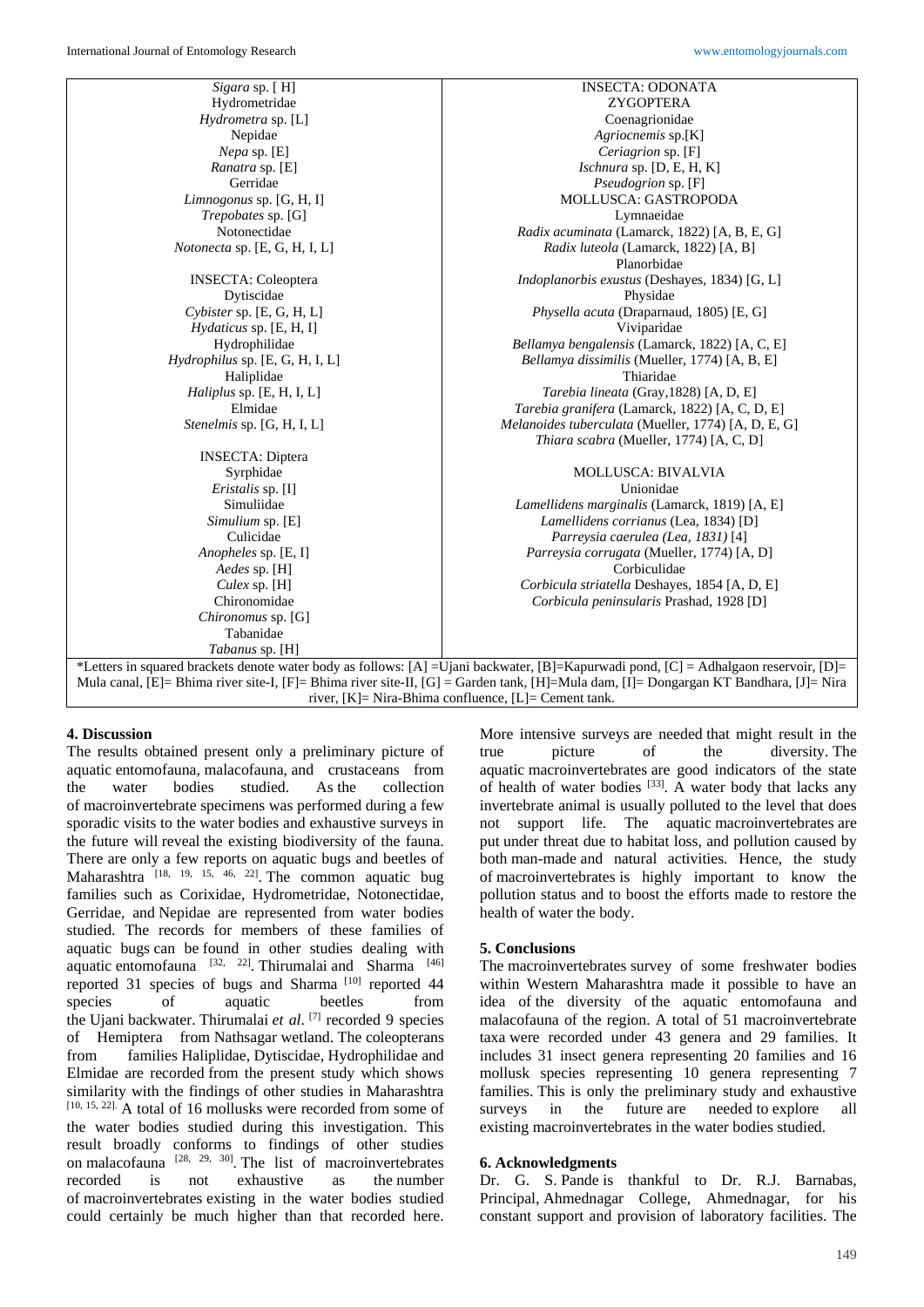authors express the deep sense of gratitude to Dr. Kailash Chandra, Director, Zoological Survey of India (ZSI), and Dr. P. S. Bhatnagar, Officer-in-Charge, ZSI, WRC, Pune for the provision of expert taxonomists for identification of mollusk and odonate specimens.

## **7. Conflict of interest**

Authors declare that there is no conflict of interest.

#### **8. References**

- 1. Thorn RJ, Williams WP. The response of benthic invertebrates to pollution in developing countries, a multimetric system of bioassessment. Freshwater Biology, 1997; 37:671-686.
- 2. Boix D, Gascόn S, Sala J, Martinoy M, Gifre J, Quintana XD. A new index of water quality assessment in Mediterranean wetlands based on crustacean and insect assemblages: the case of Catalunya (NE Iberian Peninsula). Aquatic Conservation: Marine and Freshwater Ecosystems, 2005; 15:635-651.
- 3. Trigal C, Garcıa-Criado F, Fernandez-Alaez C. Towards a multimetric index for ecological assessment of Mediterranean flatland ponds: the use of macroinvertebrates as bio indicators. Hydrobiologia, 2009; 618:109-123.
- 4. Sharma KK, Chowdhary S. Macroinvertebrate assemblages as biological indicators of pollution in a Central Himalayan River, Tawi (J&K). International Journal of Biodiversity and Conservation. 2011; 3(5):167-174.
- 5. Wallace JB, Webster JR. The role of macroinvertebrates in stream ecosystem function. Annual review of Entomology, 1996; 41:115-139.
- 6. Kulkarni PP, Talmale SS. Insecta: Odonata. In: Fauna of Nathsagar Wetland and Jaikwadi Bird Sanctuary (Maharashtra), Wetland Ecosystem Series, 7, (Ed: Director, ZSI Zoological Survey of India, Kolkata, 2005, 115-127.
- 7. Thirumalai G, Sharma RM, Valarmathi K. Aquatic and Semiaquatic Heteroptera (Insecta). In: *Wetland*  Ecosystem Series No. 7, Fauna of Nathsagar Wetland (Eds: Director, ZSI), Zoological Survey of India, Kolkata, 2005, 129-136.
- 8. Kulkarni PP, Prasad M. Insecta : Odonata. In: Wetland Ecosystem Series No. 3, Fauna of Ujani (Ed: Director, ZSI), Zoological Survey of India, Kolkata, 2002, pp.91- 104.
- 9. Thirumalai G, Sharma RM. Aquatic and Semiaquatic Heteroptera (Insecta). In: Wetland Ecosystem Series No. 3, Fauna of Ujani (Eds: Director, ZSI), Zoological Survey of India, Kolkata, 2002, 105-116.
- 10. Sharma RM. Aquatic Coleoptera (Insecta). In: Wetland Ecosystem Series No. 3, Fauna of Ujani (Ed: Director, ZSI), Zoological Survey of India, Kolkata, 2002, 117- 131.
- 11. Kulkarni PP, Prasad M, Talmale SS. Insecta: Odonata. In: Fauna of Pench National Park (Maharashtra), Conservation Area Series 20 (Ed: Director, ZSI). Zoological Survey of India, Kolkata, 2004, 175-206.
- 12. Kulkarni PP, Talmale SS, Prasad M. Insecta: Odonata. In: Fauna of Tadoba-Andhari Tiger Reserve, Conservation Area Series 25 (Ed: Director, ZSI). Zoological Survey of India, Kolkata, 2006a,197-226.
- 13. Kulkarni PP, Prasad M. Insecta: Odonata. In: Fauna of

Melghat Tiger Reserve (Maharashtra): Conservation Area Series 24 (Ed: Director, ZSI) Zoological Survey of India, Kolkata, 2005, 297-316.

- 14. Thirumalai G, Sharma RM. Insecta: Hemiptera (Aquatic and Semi Aquatic), Fauna of Melghat Tiger Reserve (Maharashtra): 341-357, Conservation Area Series 24 (Ed: director, ZSI). Zoological Survey of India, Kolkata, 2005, 341-357.
- 15. Thakare VG, Zade VS. Diversity, abundance and species composition of water beetles (Coleoptera: Dytiscidae, Hydrophilidae, and Gyrinidae) in Kolkas Region of Melghat Tiger Reserve, central India. Academic Journal of Entomology. 2011; 4(2):64-71.
- 16. Tiple AD, Andrew RJ, Subramanian KA, Talmale SS. Odonata of Vidarbha Region, Maharashtra State, Central India. Odonatologica. 2013; 42(3):237-245.
- 17. Tonapi GT. Studies on the aquatic insect fauna of Poona (Aquatic Heteroptera). Proceedings of National Institute of Science, India. 1959; 25(6):321-332.
- 18. Tonapi GT, Ozarkar GA. A study of aquatic Coleoptera of Poona (Maharashtra). Journal of Bombay Natural History Society. 1969; 66(2):310-316.
- 19. Tonapi GT, Ozarkar GA. A study of aquatic Coleoptera of Poona (Maharashtra). Journal of Bombay Natural History Society, 1970; 66(3) 533-538.
- 20. Kulkarni PP, Talmale SS. Insecta: Odonata. In: Fauna of Bhimashankar Wildlife Sanctuary, Dist. Pune (Maharashtra). Conservation Area Series, 42 (Ed: Director, ZSI). Zoological Survey of India, Kolkata, 2009, 231-250.
- 21. Kulkarni A, Subramanian K. Habitat and seasonal distribution of Odonata (Insect) of Mula and Mutha river basins, Maharashtra, India. Journal of Threatened Taxa. 2013; 5(7):4084-4095.
- 22. Kulkarni MR, Padhye S, Vanjare AI, Jakhalekar SS, Shinde YS, Paripatyadar SV *et al*. Documenting the fauna of small temporary pond from Pune, Maharashtra, India. Journal of Threatened Taxa. 2015; 7(6):7196-7210.
- 23. Prasad M. An account of the Odonata of Maharashtra State, India. Records of Zoological Survey of India. 1996; 95(3-4):305-327.
- 24. Subramanian KA, Babu R. Checklist of Odonata (Insecta) of India. Version 3.0.www.zsi.gov.in, 2017, 54.
- 25. Tiple AD, Koparde P. Odonata of Maharashtra, India with Notes on Species Distribution. Journal of Insect Science. 2015; 15(1):47. DOI: 10.1093/jisesa/ievo28.
- 26. Talmale SS, Kulkarni PP. Odonata in paddy fields of Bhandara district, Maharashtra. Bionotes. 2003; 5(3):67-68.
- 27. Kulkarni PP, Talmale SS, Prasad M. Insecta: Odonata. In: Fauna of Sanjay Gandhi National Park (Invertebrates), Conservation Area Series, 26 (Ed: director, ZSI). Zoological Survey of India, Kolkata, 2006b, 19-40.
- 28. Tonapi GT, Mulherkar L. On the freshwater molluscs of Poona. Journal of Bombay natural History Society. 1963; 60(1):104-120.
- 29. Tonapi GT. Studies on the freshwater and amphibious Mollusca of Poona with notes on their distribution. Part II. Journal of Bombay Natural History Society, 1971; 68:115-176.
- 30. Surya Rao KV, Mitra SC, Maitra S. Mollusca of Ujani